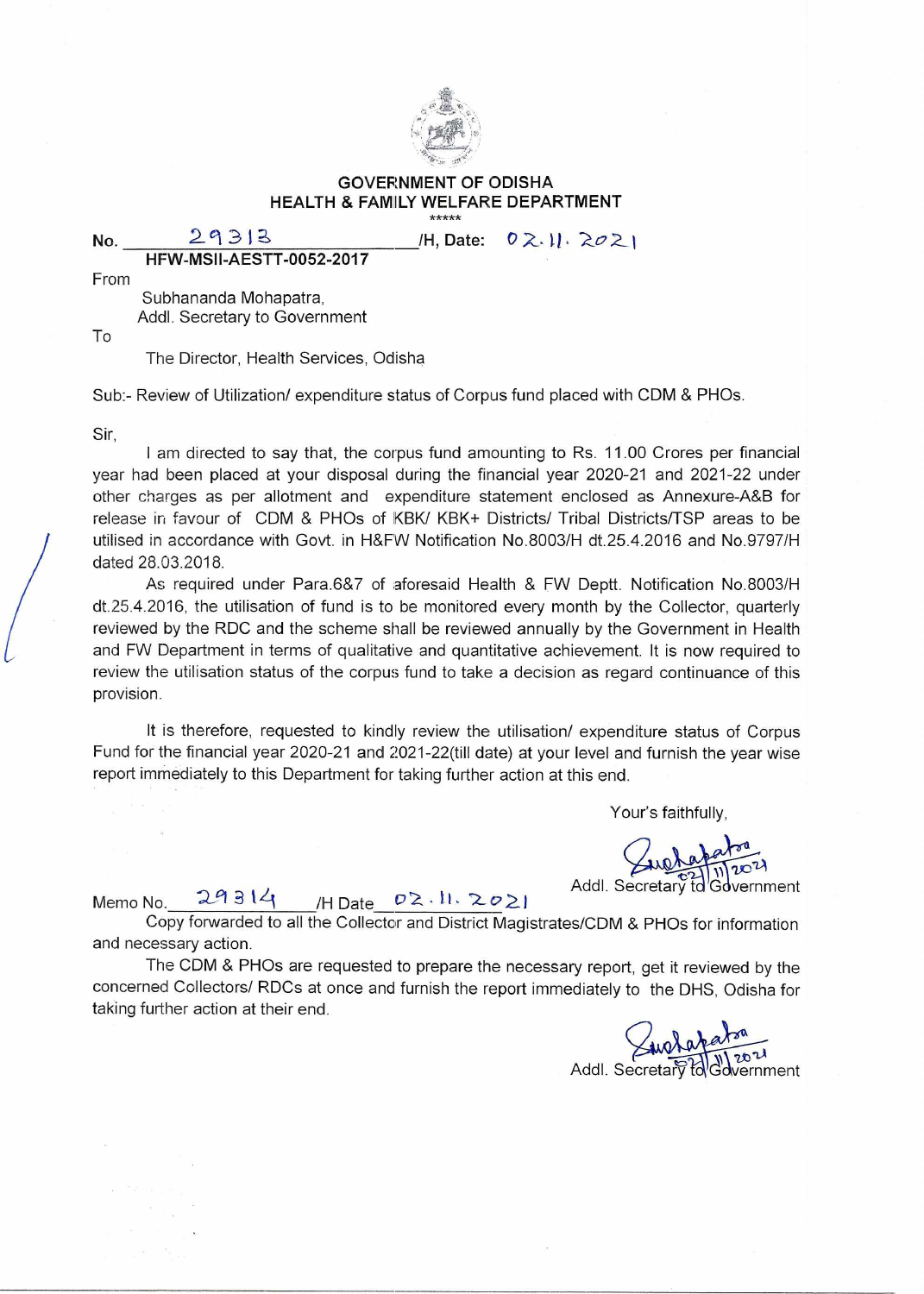# $f$   $\gamma$  - 2020.21 ANNEXURE-A

#### Government of Odisha Directorate of Treasuries and Inspection Treasuries and Account Bhawan, Unit III, Bhubaneswar,

### Demand No, Plan Status and CoA Wise Budget and Expenditure For the Financial Year 2020

From 01/04/2020 To 31/03/2021

| Chart of                                 | Description |  | <b>Budget</b><br>Provisio            |        | Allotment for<br>Treasury | Allotment for<br>Works |           | <b>Balance Amount</b> |           | Expenditure out of<br>Treasury drwal |                 | Expenditure out of<br>Works expenditure |           |             | <b>Total Expenditure</b> |  |
|------------------------------------------|-------------|--|--------------------------------------|--------|---------------------------|------------------------|-----------|-----------------------|-----------|--------------------------------------|-----------------|-----------------------------------------|-----------|-------------|--------------------------|--|
|                                          |             |  |                                      |        |                           |                        |           | $4=(1-(2+3))$         |           |                                      |                 |                                         |           | $7 = 5 + 6$ |                          |  |
| Demand No &                              | 12          |  | Health and Family Welfare Department |        |                           |                        |           |                       |           |                                      |                 |                                         |           |             |                          |  |
| Plan Status SSS                          |             |  |                                      |        |                           |                        |           | (All amount in lacs)  |           |                                      |                 |                                         |           |             |                          |  |
| 2210-01-110-1016-20002-000-Other Charges |             |  | 500                                  | 500    | $(100\%)$                 |                        | $(0\%)$   |                       | $(0\%)$   | 500                                  | $(100\%)$       | 0                                       | <b>NA</b> | 500         | $(100\%)$                |  |
| 2210-01-789-1016-20002-000-Other Charges |             |  | 300                                  | 300    | $(100\%)$                 | 0                      | $(0\%)$   |                       | $(0\%)$   | 300                                  | $(100\%)$       |                                         | <b>NA</b> | 300         | $(100\%)$                |  |
| 2210-01-796-1016-20002-000-Other Charges |             |  | 300                                  | 300    | $(100\%)$                 | $\mathbf{0}$           | $(0\%)$   |                       | $(0\%)$   | 300                                  | $(100\%)$       |                                         | <b>NA</b> | 300         | $(100\%)$                |  |
| Plan status (SSS) wise total:            |             |  | 1100.0                               | 1100.0 | $(100.0\%)$               | 0.0                    | $(0.0\%)$ | 0.0                   | $(0.0\%)$ | 1100.0                               | $(100.0\%)$     | 0.0                                     | $(0.0\%)$ | 1100.0      | $(100.0\%)$              |  |
| Demand No (12) wise total:               |             |  | 1100.0                               | 1100.0 | $(100.0\%)$               | 0.0                    | $(0.0\%)$ | 0.0                   | $(0.0\%)$ | 1100.0                               | $(220.0\%)$     | 0.0                                     | $(0.0\%)$ | 1100.0      | $(100.0\%)$              |  |
| Grand total:                             |             |  | 1100.0                               | 1100.0 | $(100.0\%)$               | 0.0                    | $(0.0\%)$ | 0.0                   | $(0.0\%)$ |                                      | 1100.0 (220.0%) | 0.0                                     | $(0.0\%)$ | 1100.0      | $(100.0\%)$              |  |

NB :- NA in %age column stands where allotment has not been checked or expenses were incurred in the first month in absence of any allotment for a particular major head. The figure / provision in the SP includes the state contribution of State share, which is also indicated in the Central Sponsor Plan